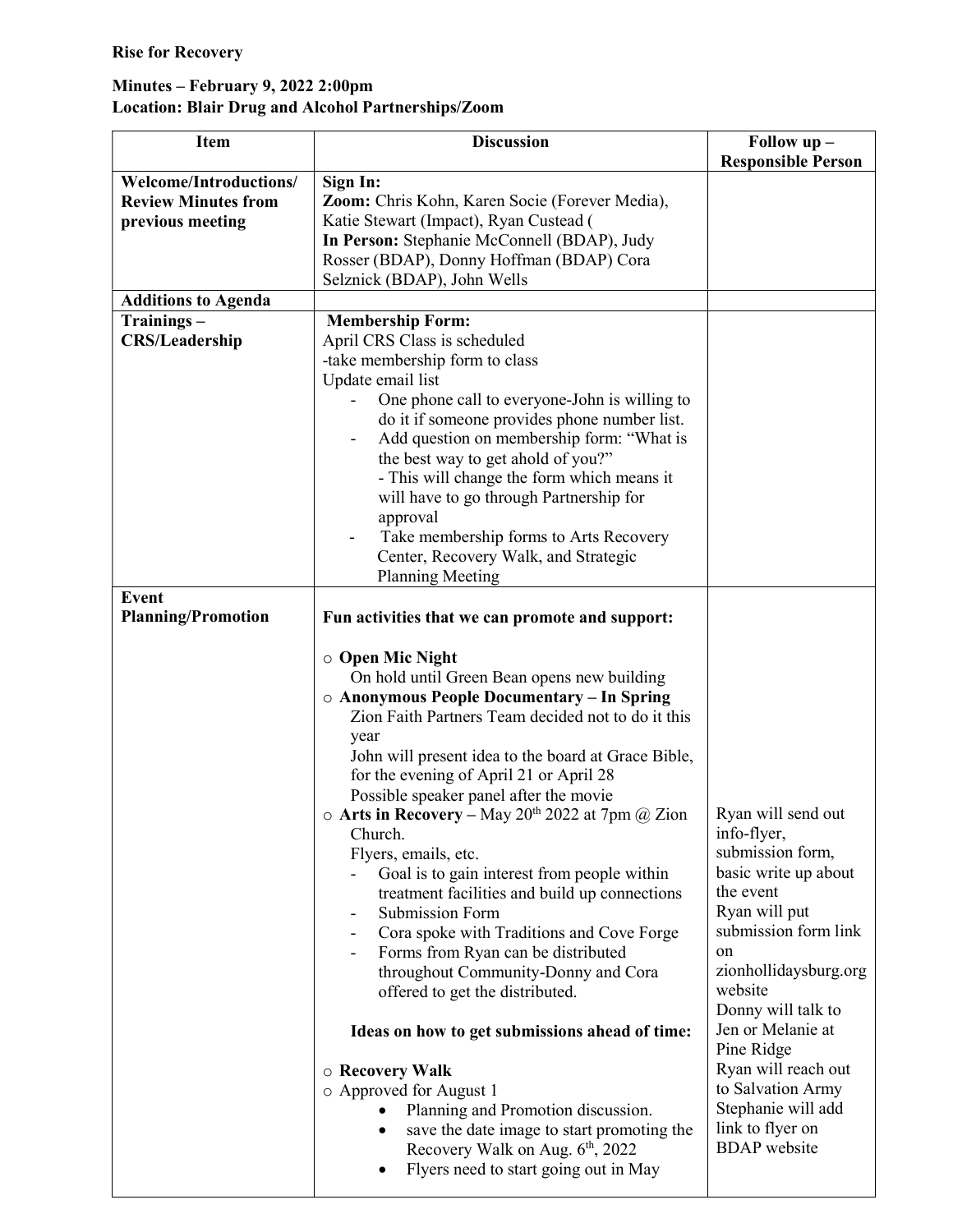| $\bullet$              | Ryan asked for a pdf or jpeg of save the<br>date to send out and put online;<br>Judy-google National Recovery Month to<br>check for specific theme (slogan, image,                                   | Donny will send pdf<br>or jpeg of save the<br>date, to Ryan after<br>meeting                                            |
|------------------------|------------------------------------------------------------------------------------------------------------------------------------------------------------------------------------------------------|-------------------------------------------------------------------------------------------------------------------------|
|                        | $etc.$ )<br>Donny and Brianna came up with logo for<br>Central PA Recovery Walk                                                                                                                      | Donny will email<br>logo out after<br>meeting                                                                           |
|                        | Any ideas for logo, send to Donny                                                                                                                                                                    |                                                                                                                         |
|                        | Photo booth Background-<br>\$60-\$100 (depending on design)                                                                                                                                          | Donny will get with<br>Judy on pricing of<br>photo background                                                           |
|                        | Promotion ideas discussed-<br>T-shirts: About \$765 for 100 basic t-shirts<br>with logo (2 colors)                                                                                                   | Donny will get more<br>accurate t-shirt prices<br>when logo is finished                                                 |
|                        | Registration box for chance to win was<br>denied by State-Must provide to all<br>participants not by chance: Example<br>offering the t-shirts to the first 100 people<br>sign in that day.           | Judy will approve<br>logo next week-also<br>reach out to J.<br>Davidson on other<br>options                             |
|                        | Update Reservation of Legion Park<br>Pavilion-Donny- they do not start taking<br>reservations for the year until March 1;<br>Donny will call back on March 1 to<br>reserve it                        | Donny will call<br>Legion Park on<br>March 1 to reserve<br>the Pavilion                                                 |
|                        | Food after - Faith partners will donate<br>food                                                                                                                                                      | John will contact the<br>meadows about ice<br>cream donation                                                            |
|                        | Transportation-can we use vans to help<br>transport people?                                                                                                                                          | Zion/FUMC/Grace<br>will check on                                                                                        |
|                        | Speaker ideas/suggestions:<br>Gregory, Joyce, Dr. Gates, Judge Doyle<br>Family Member, Person in Recovery                                                                                            | availability of vans<br>for the day with<br>drivers                                                                     |
| $\circ$                | Ryan will take care of setting up sound,<br>etc. for speakers<br>Approved by courthouse to set it up<br><b>Mailbox Videos</b>                                                                        | Judy will reach out<br>for interest                                                                                     |
| ٠<br>o Media Campaigns | Can do both written and video; written-<br>question of the week                                                                                                                                      | John/Marylou and<br>Judy are still working<br>on this activity.                                                         |
| $\bullet$              | "Take Steps Towards Recovery" Campaign<br>Tie it in to website and Facebook page<br>Get information out to different venues                                                                          |                                                                                                                         |
|                        | May be able to purchase campaign time<br><b>Strategic Planning:</b>                                                                                                                                  |                                                                                                                         |
| $\circ$                | R4R strategic planning-As of now, Ryan<br>will host on March 24 at 6pm<br>Social hall will be packed due to yard sale<br>event on March 26<br>Donny-made flyer but can change location<br>if need be | Judy will reach out to<br><b>First United</b><br>Methodist about<br>hosting R4R<br><b>Strategic Planning</b><br>Meeting |